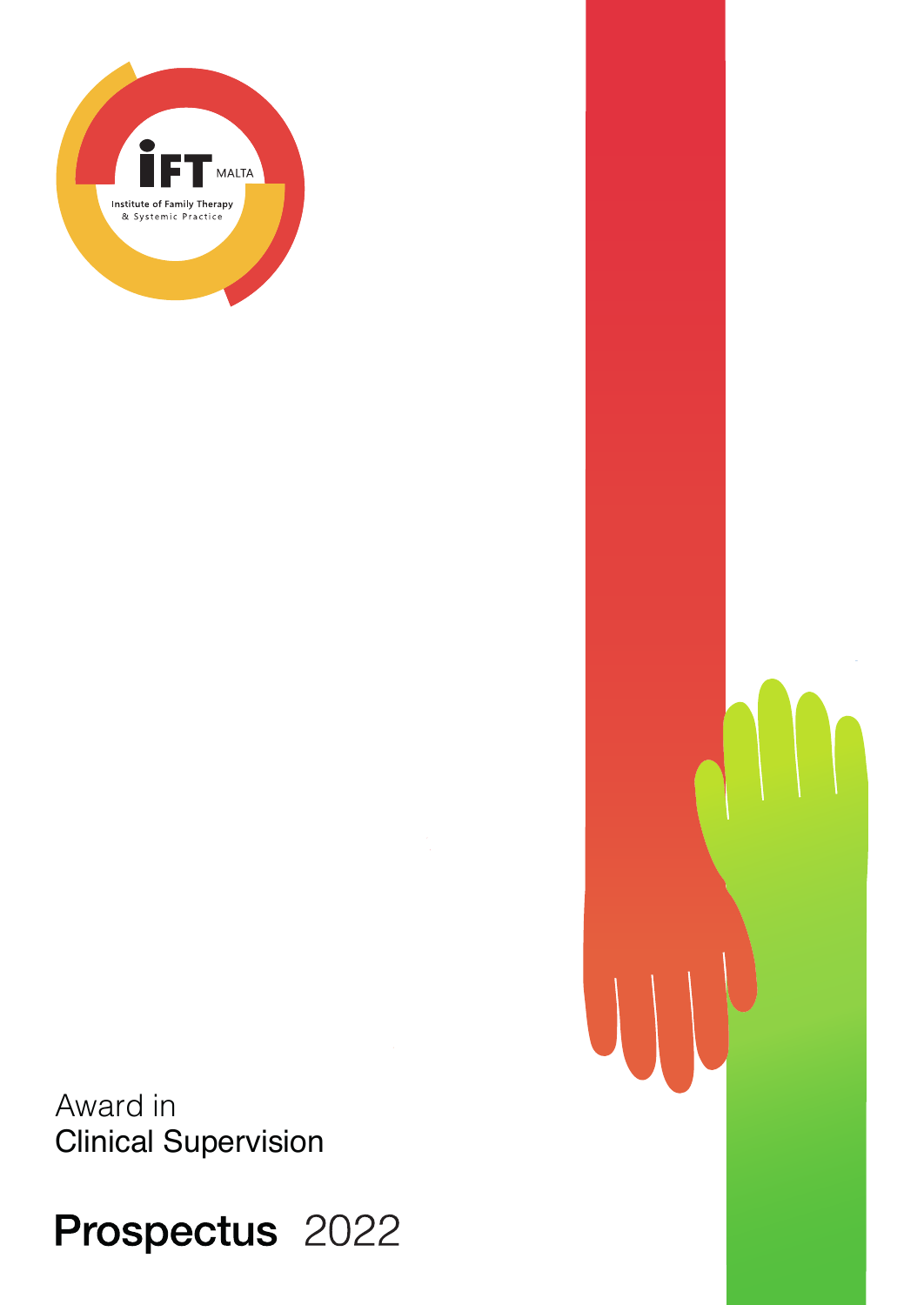# Welcome to the Institute of Family Therapy **Malta**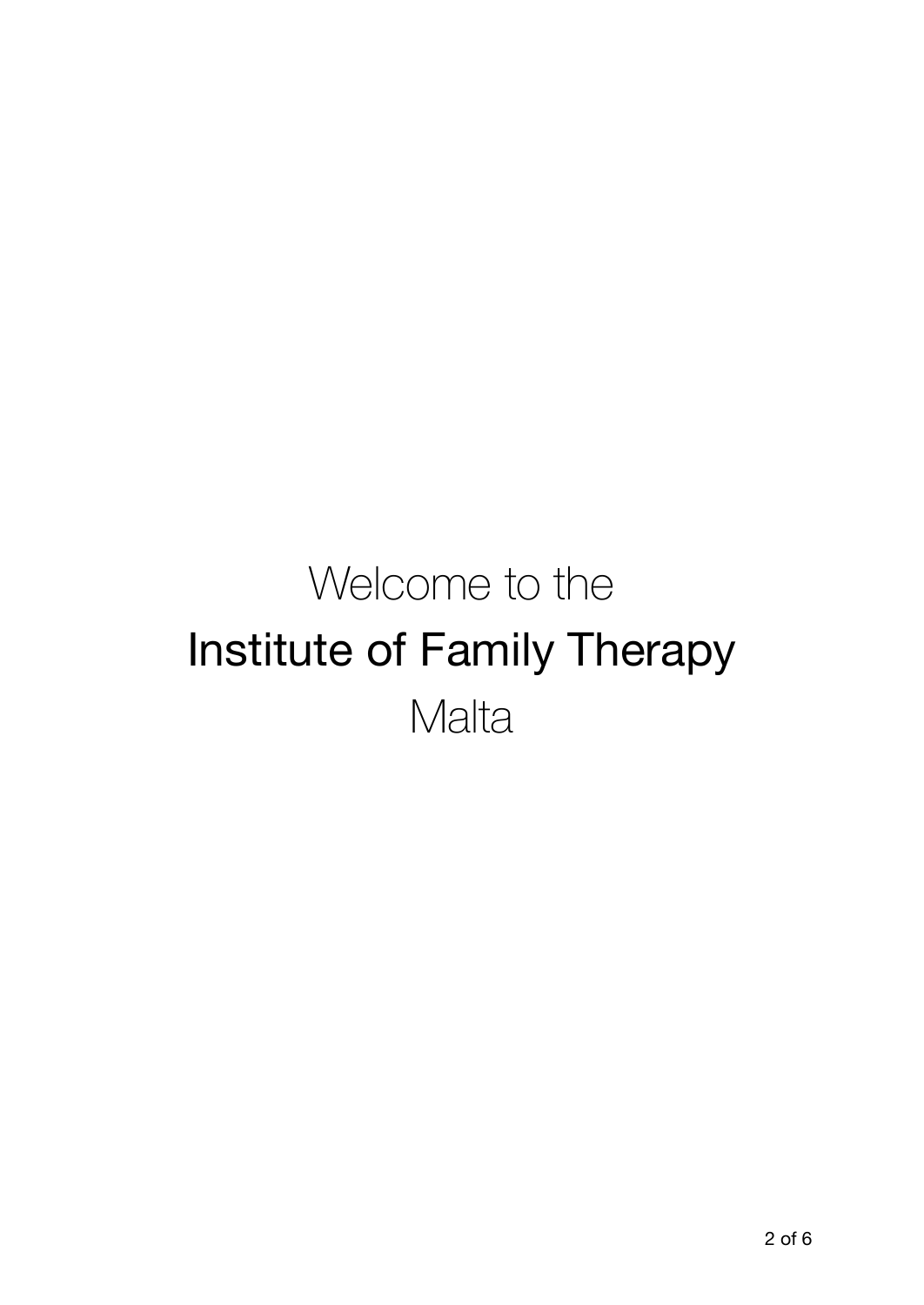#### WELCOME TO THE AWARD IN CLINICAL SUPERVISION

*We would like to welcome you to the Institute of Family Therapy - Malta. We hope this prospectus will answer most of your questions, and help you make this important decision in your life and career.*

The Award in Clinical Supervision provides an emphasis on, and training in understanding the complexity of the supervisory multi-layered context. The focus is on understanding the importance of transference and counter-transference issues within the supervisory process and relationships – the supervisor, the supervisee, the client and the multiple and wider contexts within which supervision takes place, amongst other core topics.

Supervision is an ongoing and lifelong professional requirement in psychotherapy, counselling, systemic family therapy, psychology, coaching etc, safeguarding both the practitioner and the client/s. It is essential for good practice. Supervision is the lifeline of practitioners through which they process the person of the therapist and the related caseload. This course offers a trans-modal approach to supervision and deals with the core themes in supervision, thus meeting the needs of the various professionals, professions and caseloads.

This course is accredited by the Malta Further and Higher Education Authority and carries the Award in Clinical Supervisions. This Award is issued by the Institute of Family Therapy - Malta and is a recognised Malta Qualifications Framework (MQF) Level 7 training. The MQF levelling is part of the European Qualification Framework (EQF) and thus the degree is recognised across Europe. The Institute of Family Therapy- Malta is a licensed Education and training provider (License no: 2001-TC-014) within the National Quality Assurance Framework for Further and Higher Education.

Course fee for the Award in Clinical Supervision is EuRO 1500. This price is comprehensive and there are no other extra fees or hidden costs. Payment upon acceptance. Those applying for these programs will be eligible to apply for various government scholarship schemes when launched, such as the Get Qualified Scheme that provides the benefit of 70% refund after completion. This course is accredited by the Malta Further and Higher Education Authority and carries the Award in Clinical Supervision. This Award is issued by the Institute of Family Therapy - Malta and is a recognised Malta Qualifications Framework (MQF) Level 7 training. The MQF levelling is part of the European Qualification Framework (EQF) and thus the qualifications are recognised across Europe. The Institute of Family Therapy- Malta is a licensed Education and training provider (License no: 2001-TC-014) within the National Quality Assurance Framework for Further and Higher Education.

This is a Part Time training course.

To apply please visit website [www.ift-malta.com](http://www.ift-malta.com/) or enquire on info@[ift-malta.com](http://ift-malta.com/) or +356 79663265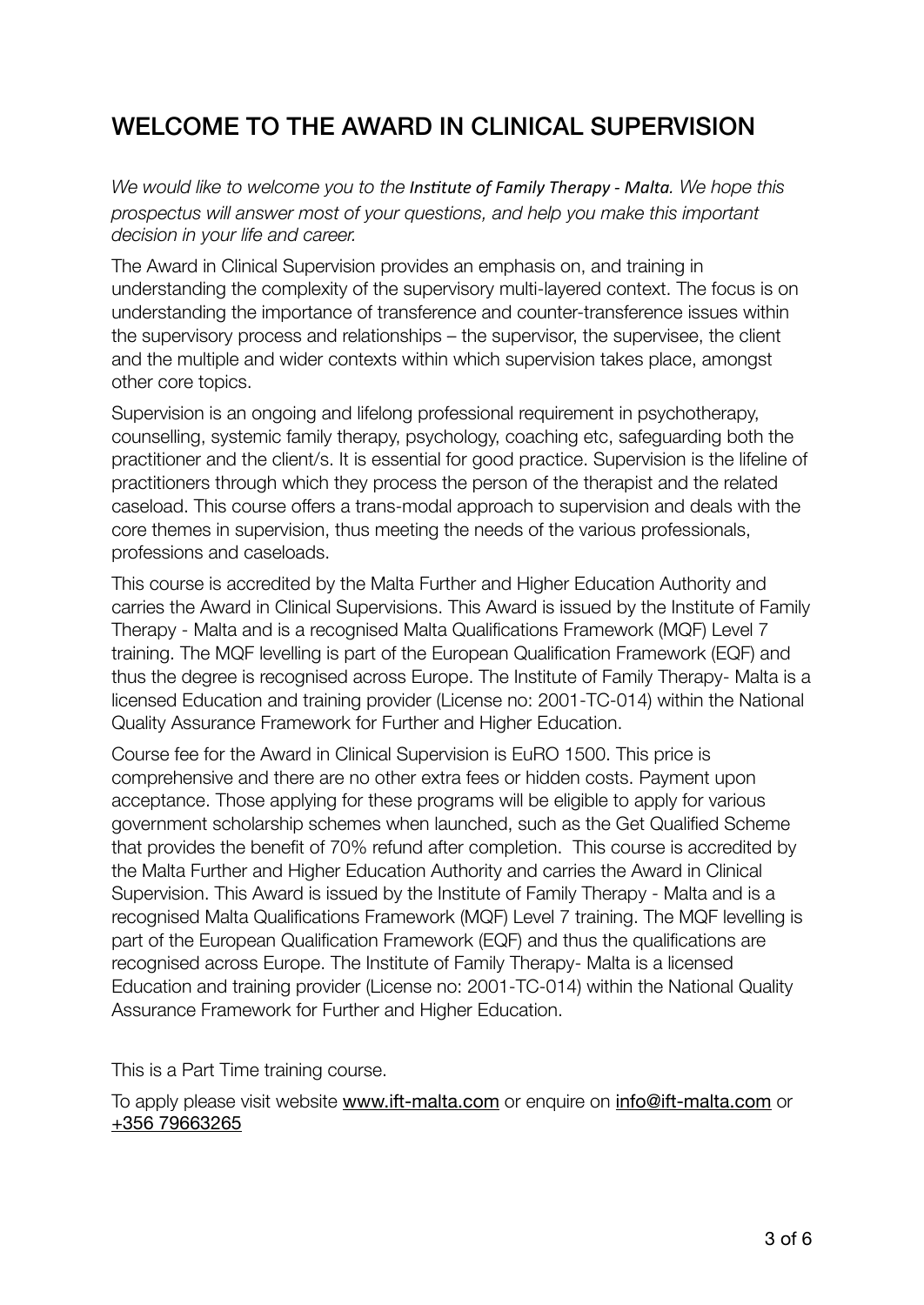#### PROGRAMME OVERALL AIMS & OBJECTIVES

The Award in Clinical Supervision objectives are to:

- develop participants' advanced supervisory skills needed to form and maintain supervisory relationships
- enable participants to analyse a range of supervisory models and educational theory
- inform participants in developing an advanced understanding of supervisory structures and processes
- enable participants to develop a critical understanding of the different ways in which clinical supervision can be assessed and evaluated
- enable participants to work systematically and to effectively manage influencing factors such as organisational, ethical, professional and legal influences
- develop overarching supervisory skills and competences

## TARGET GROUPS & ENTRY REQUIREMENTS

This qualification course is indicated to warranted health care and allied health professionals in the fields of psychology, psychotherapy, counselling, psychiatry, social work, who are involved with clinical practice.

Acceptance on the Award in Clinical Supervision requires a professional qualification in the field of practice, including psychology, counselling, psychotherapy, art therapy, drama therapy, and so forth and a minimum of four years post-qualification experience working with different clinical populations. One also needs to be receiving supervision from an experienced and qualified supervisor, as well as have the opportunity to practice supervision at one's workplace.

Because supervisory positions carry responsibility and demand personal and professional integrity, a clean police conduct is also required as a proof that the applicant has never been convicted for abuse of the vulnerable. Admission of applicants remains at the sole discretion of the Institute of Family Therapy- Malta.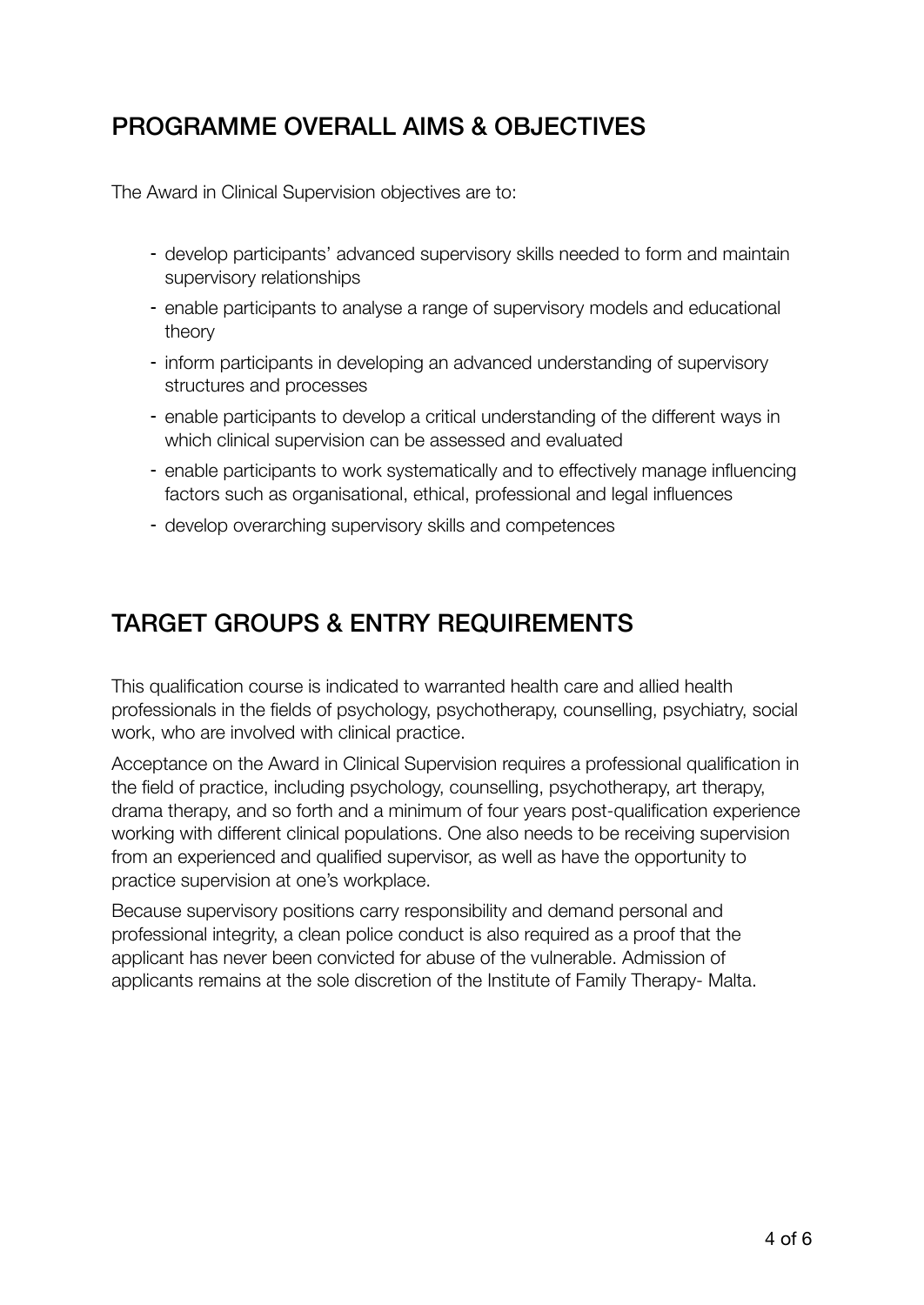## TIME COMMITMENT

The course is distributed over six months between April 2023 and October 2023. It consists of six weekend blocks accumulating over seventy contact hours, and leaves time for the student to cover the necessary independent study hours and assignment / projects preparation in between blocks.

| <b>BLOCK1</b> |           | <b>BLOCK 2</b> |           | <b>BLOCK3</b> |           |
|---------------|-----------|----------------|-----------|---------------|-----------|
| April<br>2023 |           | May<br>2023    |           | June<br>2023  |           |
| Sat           | Sun       | Sat            | Sun       | Sat           | Sun       |
| 9am - 5pm     | 9am - 2pm | 9am - 5pm      | 9am - 2pm | 9am - 5pm     | 9am - 2pm |
| 7 hours       | 5 hours   | 7 hours        | 5 hours   | 7 hours       | 5 hours   |

| <b>BLOCK4</b> |           | <b>BLOCK 5</b> |             | <b>BLOCK 6</b> |             |
|---------------|-----------|----------------|-------------|----------------|-------------|
| July<br>2023  |           | September 2023 |             | October 2023   |             |
| Sat           | Sun       | Sat            | Sun         | Sat            | Sun         |
| $9am - 5pm$   | 9am - 2pm | $9am - 5pm$    | $9am - 2pm$ | 9am - 5pm      | $9am - 2pm$ |
| 7 hours       | 5 hours   | 7 hours        | 5 hours     | 7 hours        | 5 hours     |

#### ASSESSMENT

- In-depth video analyses
- A final group video presentation
- A reflective journal
- Final position paper